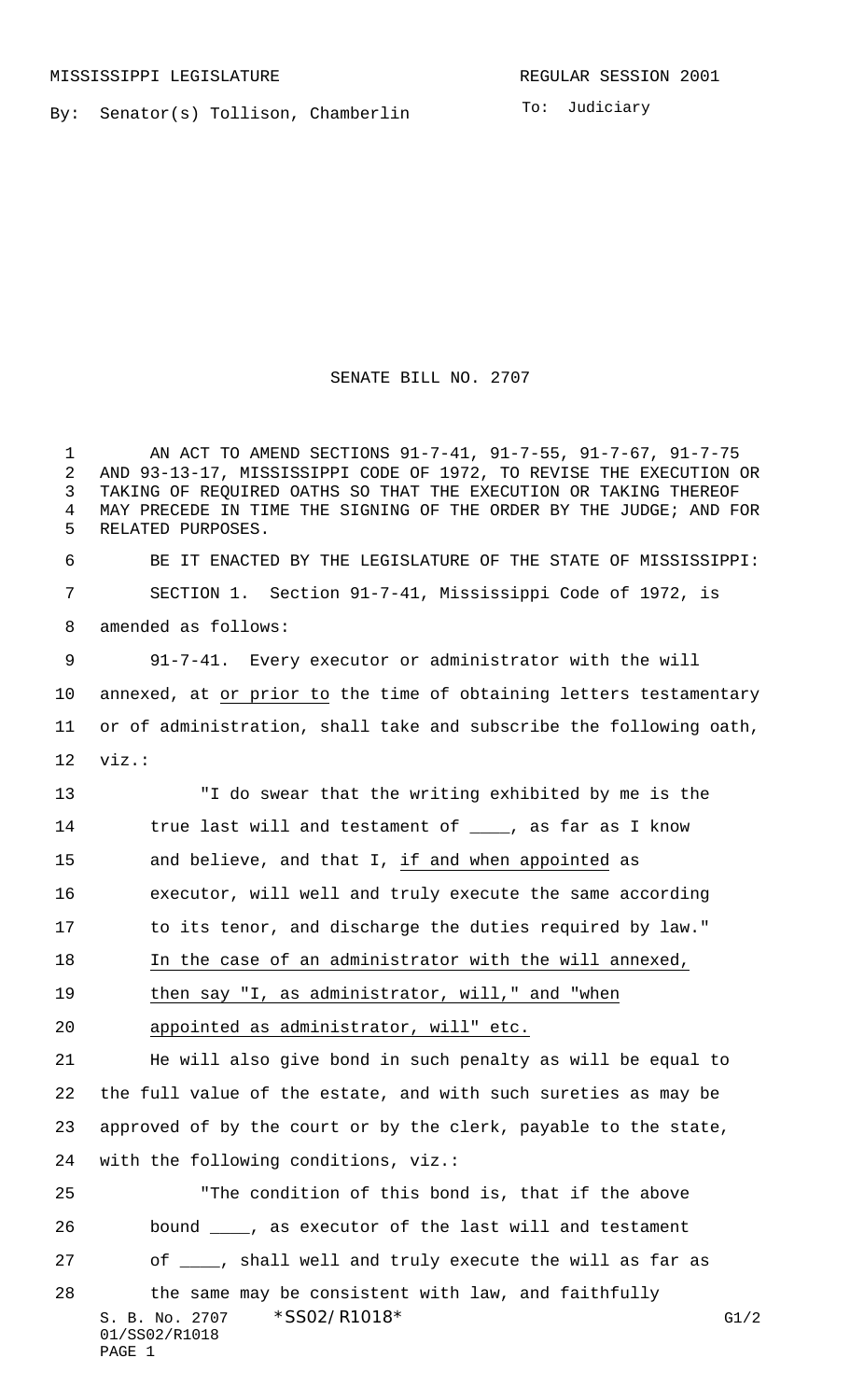discharge all the duties required of him by law, then

 this obligation shall be void." If the obligor be administrator with the will annexed, then say "the above

32 bound \_\_\_\_, as administrator with the will of \_\_\_\_\_

annexed, will," etc.

 SECTION 2. Section 91-7-55, Mississippi Code of 1972, is amended as follows:

S. B. No. 2707 \* SS02/R1018\* 01/SS02/R1018 PAGE 2 91-7-55. Before the temporary administrator shall act as such, he shall take and subscribe an oath at or prior to the time of his appointment to faithfully discharge the duties required of him by law as such temporary administrator, and shall give bond, payable to the state, in such penalty and with such sureties as may be approved by the court or clerk, conditioned for the faithful discharge of the duties required of him as such temporary administrator by law or by order of the court or clerk. Thereupon, the estate shall be appraised as now provided by law upon the grant of letters testamentary or of administration, unless the same shall be dispensed with by the court or clerk. The temporary administrator shall make and return to the court a complete inventory of the estate, as is required by law to be made by executors in general or regular administrators, and, as soon as practicable, shall publish the notice provided by law to be published by executors and administrators, requiring creditors to have their claims against the estate probated and registered. All the provisions of the law governing such notice, the proof and registering of claims, and the bar of such as are not proved and registered shall apply when the notice is published by the temporary administrator, as when published by an executor or a general or regular administrator. When the temporary administrator shall have published such notice, no further notice to creditors to have their claims probated and registered shall be given or published upon any subsequent grant of letters testamentary or of administration; and where the estate has been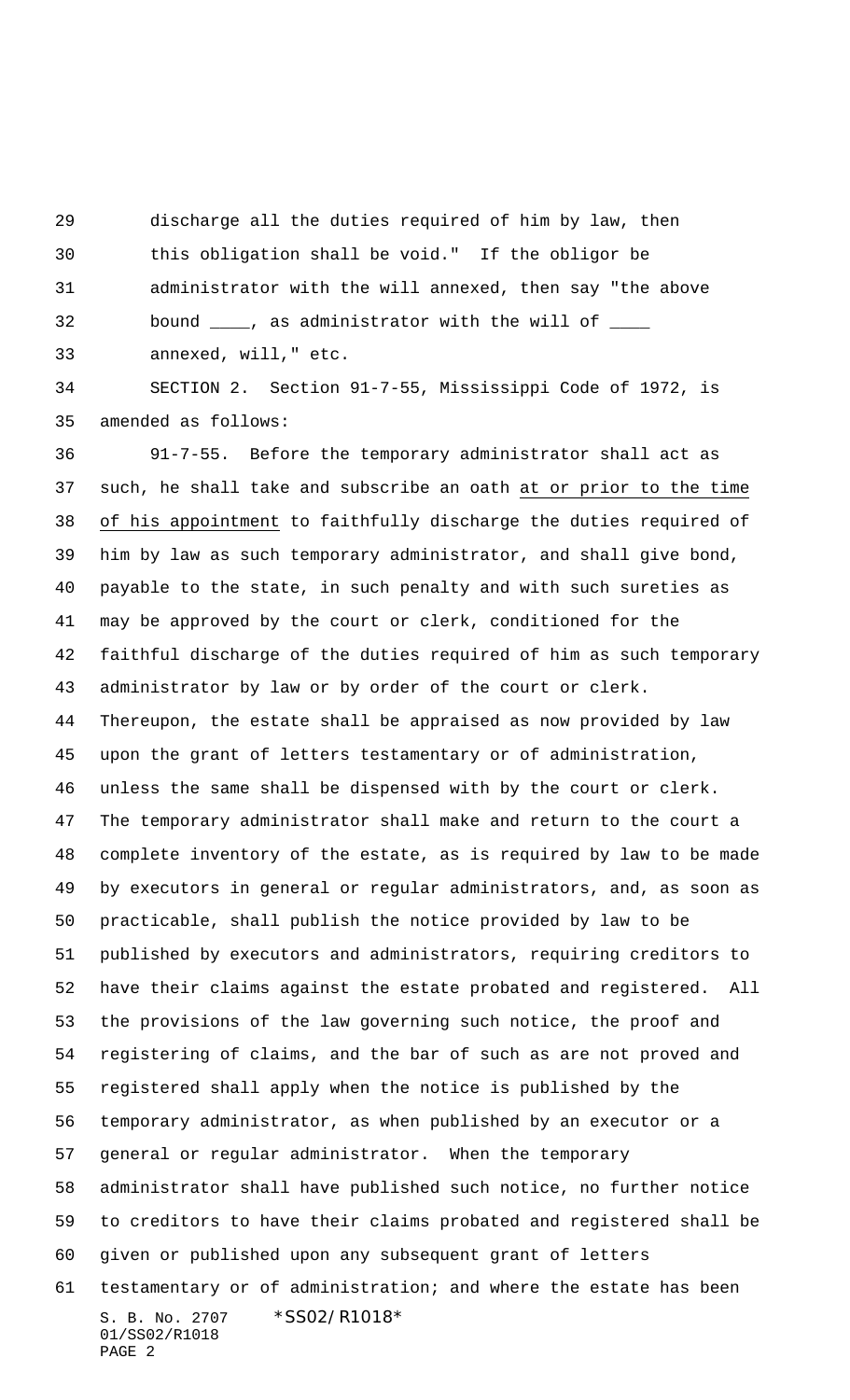appraised upon the appointment of a temporary administrator, no other appraisement shall be made upon the grant of letters testamentary or of the administration thereafter, unless the court or clerk shall deem the appraisement necessary or advisable.

 SECTION 3. Section 91-7-67, Mississippi Code of 1972, is amended as follows:

 91-7-67. The person to whom administration is granted, at or prior to the granting thereof, shall take and prescribe the following oath: "I do swear that \_\_\_\_, deceased, died without any will, as far as I know or believe, and that I, if and when appointed, will well and truly administer all the goods, chattels, and credits of the deceased, and pay his debts as far as his goods, chattels, and credits will extend and the law requires me, and that I will make a true and perfect inventory of the said goods, chattels, and credits, and a just account, when thereto required. So help me God." He shall give bond in a penalty equal to the value of all the personal estate, with such sureties as may be approved by the court or clerk, payable to the state, with condition in form or to the effect following, to wit: "The 81 condition of this bond is, that if the above bound \_\_\_\_, as 82 administrator of the goods, chattels, rights, and credits of \_ deceased, shall faithfully discharge all the duties required of him by law, then this obligation shall be void."

 The chancellor, in termtime or in vacation, may waive or reduce the bond if the administrator is the decedent's sole heir or if all the heirs are competent and present their sworn petition to waive or reduce such bond.

89 SECTION 4. Section 91-7-75, Mississippi Code of 1972, is amended as follows:

S. B. No. 2707 \* SS02/R1018\* 01/SS02/R1018 PAGE 3 91-7-75. Before a county administrator shall perform any of the duties or functions of the office, and before any letters shall be granted to him, he shall execute and file in the office of the clerk of the chancery court a bond with two or more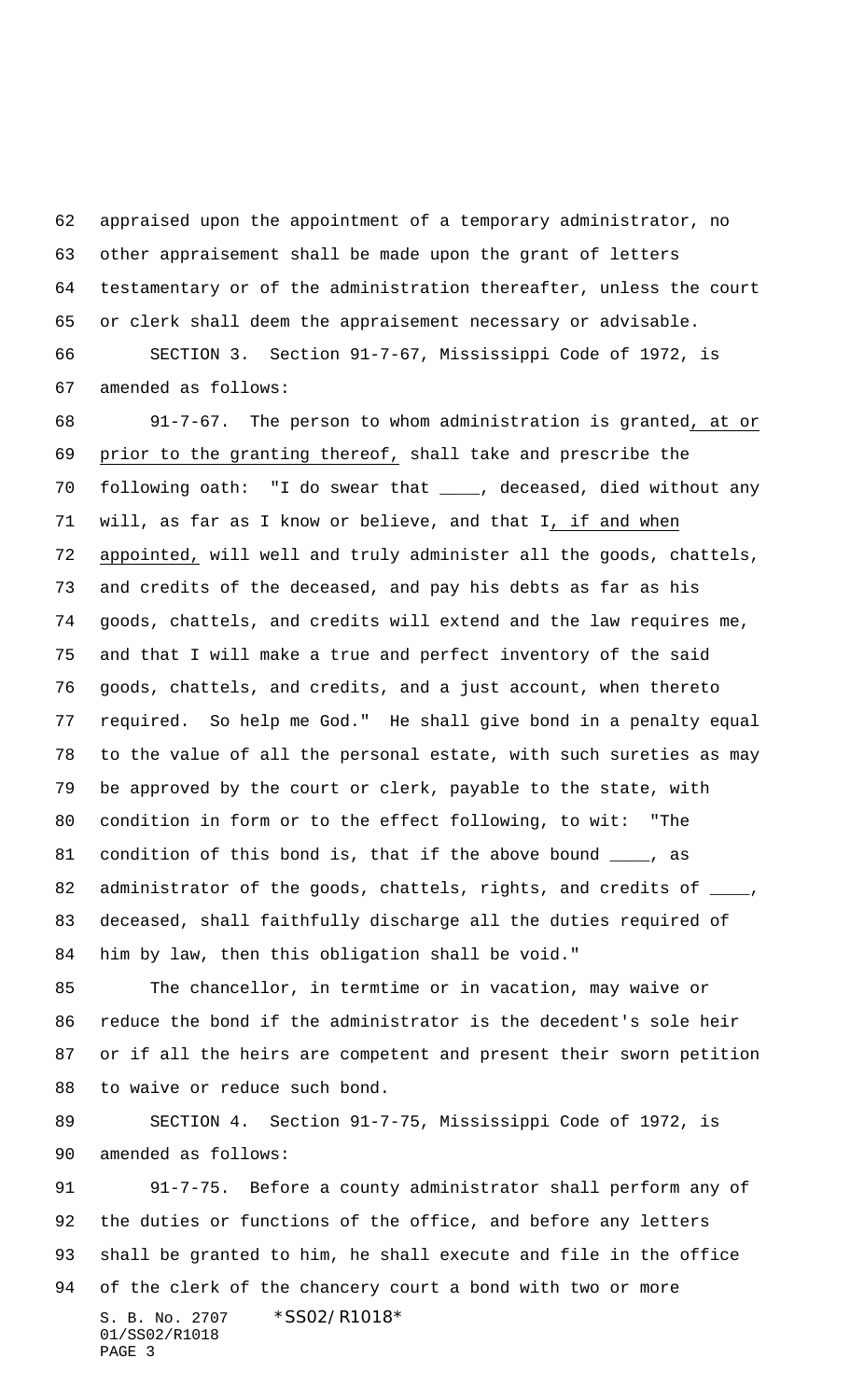sufficient sureties, to be approved by the chancellor in termtime or vacation, in a penalty of Five Thousand Dollars (\$5,000.00) payable to the state, conditioned that he will discharge all the duties of the office of county administrator, which bond may be sued on at the instance of any person interested. He shall also take an oath at or prior to the granting of letters of administration, to be filed in the clerk's office, to administer according to law every estate which may be committed to his charge, and that he will account for and pay over all monies in his hands by virtue of his office when thereto required by order of the court.

 SECTION 5. Section 93-13-17, Mississippi Code of 1972, is amended as follows:

 93-13-17. Every guardian, before he shall have authority to act, shall, unless security be dispensed with by will or writing or as hereinafter provided, enter into bond payable to the state, in such penalty and with such sureties as the court may require; and the bond shall be recorded and may be put in suit for any 113 breach of the condition, whether the appointment be legal or not; and the condition shall be as follows:

115 "The condition of the above obligation is that if the above bound \_\_\_\_, as guardian of \_\_\_\_, of \_\_\_\_ County, shall faithfully discharge all the duties required of him by law, then the above obligation shall cease."

 And the guardian shall also take and subscribe an oath, at or prior to the time of his appointment, faithfully to discharge the duties of guardian of the ward according to law.

S. B. No. 2707 \* SS02/R1018\* 01/SS02/R1018 PAGE 4 A guardian need not enter into bond, however, as to such part of the assets of the ward's estate as may, pursuant to an order of the court in its discretion, be deposited in any one or more banking corporations, building and loan associations or savings and loan associations in this state so long as such deposits are fully insured, such deposits there to remain until the further